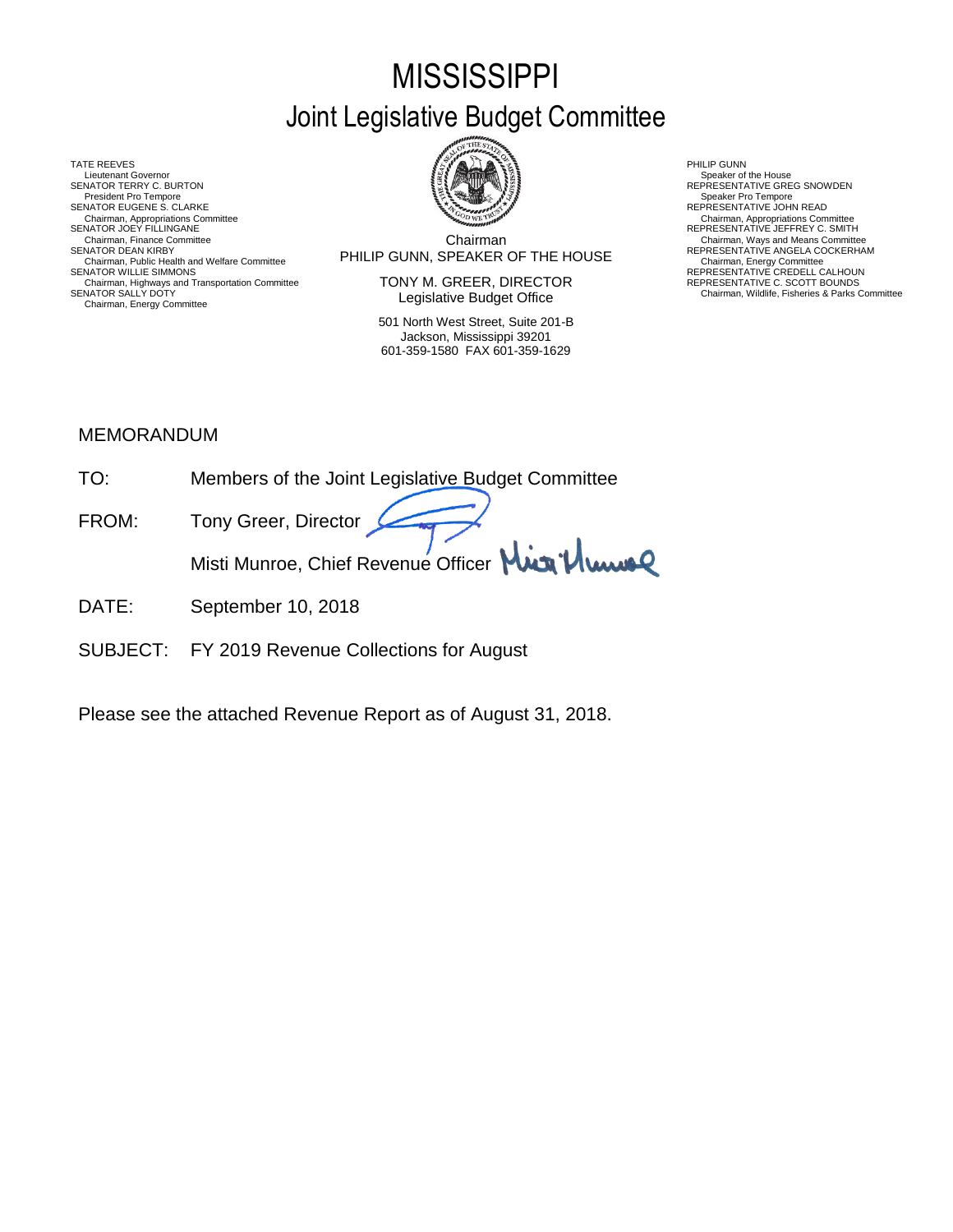



■Month\* Fiscal YTD\* Prior Year\*\*

| <b>Source of Revenue Collections</b> | Month* | <b>FYTD*</b> | <b>Prior</b><br>Year** |
|--------------------------------------|--------|--------------|------------------------|
| Sales Tax                            | \$1.0  | \$1.2        | \$6.6                  |
| Individual Income Tax                | 6.1    | 13.2         | 2.7                    |
| Corporate Tax                        | $-7.6$ | $-9.9$       | $-11.3$                |
| Use Tax                              | 4.1    | 7.0          | 5.2                    |
| <b>Gaming Tax</b>                    | 0.5    | 1.2          | 1.5                    |
| <b>Total Collections</b>             | \$8.1  | \$17.8       | $-54.1$                |

*\*Figures in millions above or below the Sine Die estimate*

*\*\*Figures in millions above or below the prior year's actual collections* in August for FY 2018.



#### FY 2019

Total revenue collections for the month of August FY 2019 are \$8,095,190 or 2.07% above the sine die revenue estimate. Fiscal YTD revenue collections through August are \$17,846,319 or 2.56% above the sine die estimate. Fiscal YTD total revenue collections through August 2018 are \$4,091,074 or 0.57% below the prior year's collections.

#### FY 2018

As of August 31, 2018, total revenue collections for the Fiscal Year 2018 were \$5,691,822,733 compared to the Sine Die Revenue Estimate of \$5,601,500,000. An additional \$171,733 in revenue was collected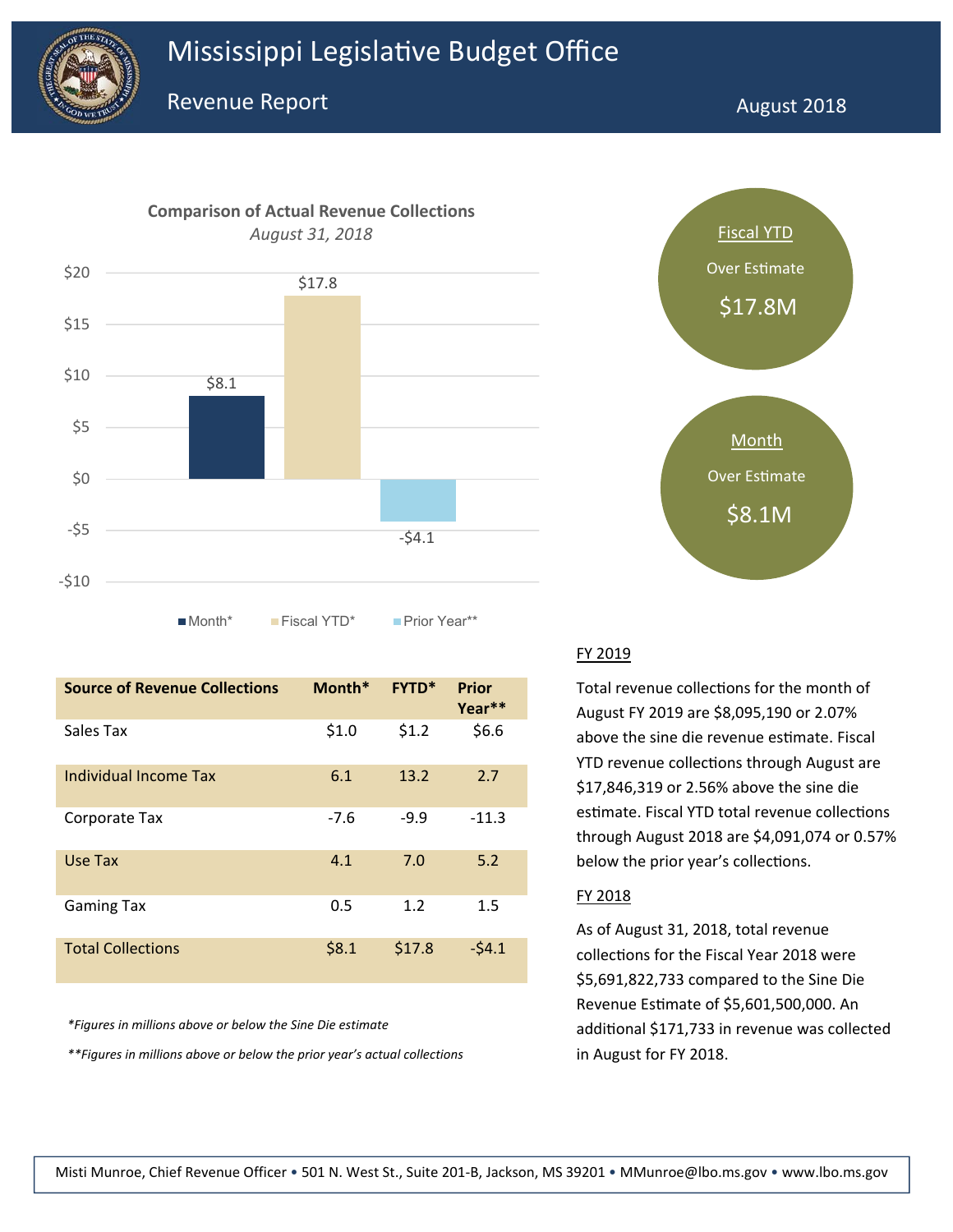

**Comparison of Actual Revenue Collections by Tax Type**

The graph above compares the actual revenue collections to the sine die revenue estimate for each of the main tax revenue sources. The figures reflect the amount the actual collections for Sales, Individual, Corporate, Use and Gaming taxes were above or below the estimate for the month and fiscal year‐to‐date. The graph also compares fiscal year‐to‐ date actual collections to prior year actual collections, as of August 31, 2018.



**10‐Year Historical Total Revenue** 

Use Gaming \*Figures do not include budget reductions or other transfers used to balance the budget. Figures include Attorney General Settlements for FY 2010 – FY 2018.

### **10‐Year Historical Revenue Collections by Tax Type**

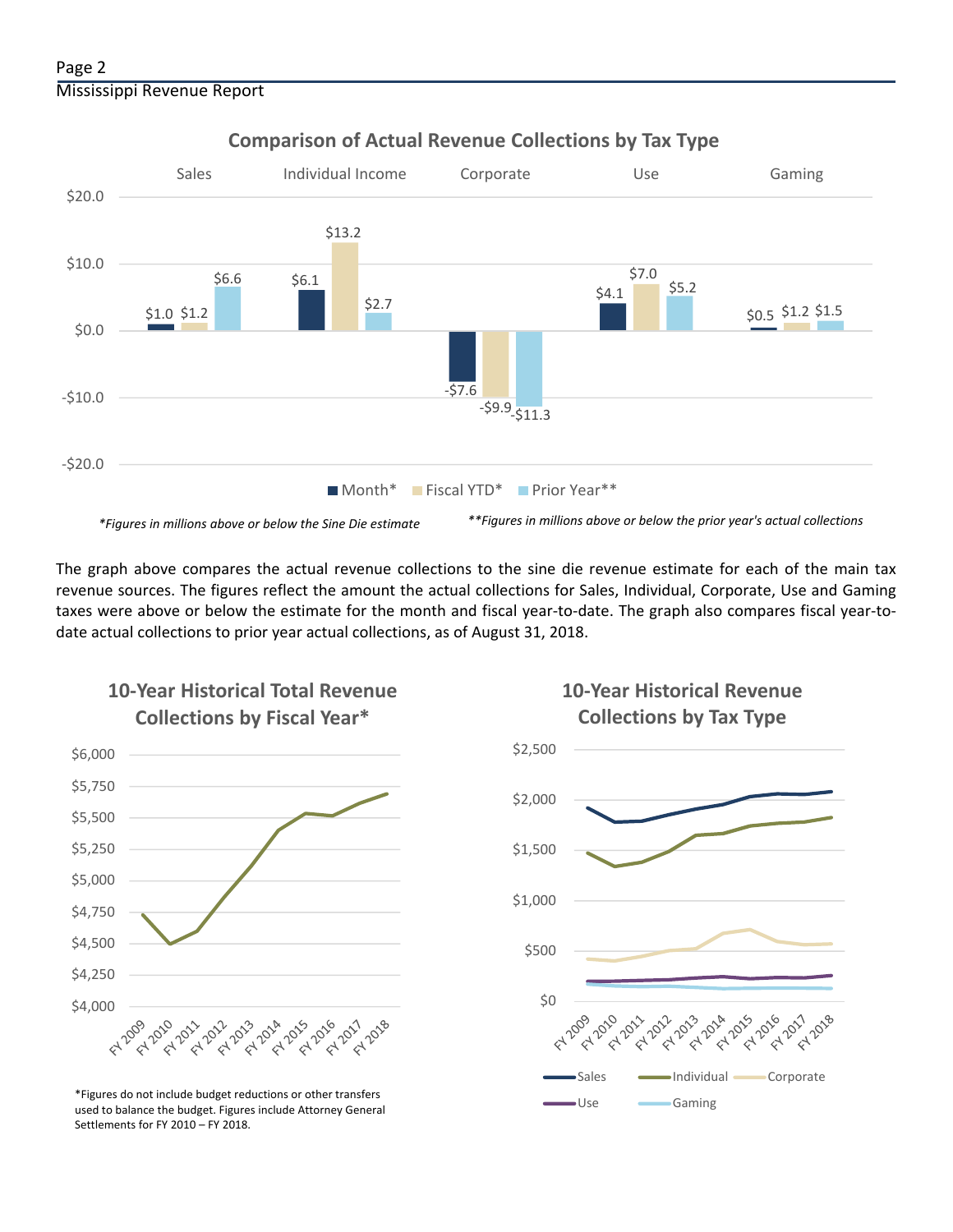#### Page 3

Mississippi Revenue Report

Below is a chart showing FY 2019 year‐to‐date collections compared to prior year‐to‐date collections.

|                                      |                       |                       | <b>Over/(Under) Prior Year</b> |           |  |
|--------------------------------------|-----------------------|-----------------------|--------------------------------|-----------|--|
| <b>Source of Revenue Collections</b> | FY 2018 July - August | FY 2019 July - August | Amount (\$)                    | % Change  |  |
| Sales Tax                            | \$236,711,439         | \$243,298,418         | \$6,586,979                    | 2.78%     |  |
| <b>Individual Income Tax</b>         | 272,087,547           | 274,803,444           | 2,715,897                      | 1.00%     |  |
| Corporate Income Tax                 | 24,830,474            | 13,491,778            | (11, 338, 696)                 | -45.66%   |  |
| Use Tax                              | 36,663,459            | 41,823,924            | 5,160,465                      | 14.08%    |  |
| <b>Insurance Premium Tax</b>         | 41,348,908            | 30,923,717            | (10, 425, 191)                 | $-25.21%$ |  |
| Tobacco, ABC & Beer                  | 41,476,101            | 42,177,123            | 701,022                        | 1.69%     |  |
| Oil & Gas Severance                  | 4,409,070             | 6,538,994             | 2,129,924                      | 48.31%    |  |
| <b>Gaming Tax</b>                    | 22,687,339            | 24,229,720            | 1,542,381                      | 6.80%     |  |
| Other Dept. of Revenue               | 13,840,047            | 12,262,461            | (1,577,586)                    | $-11.40%$ |  |
| Other Than Dept. of Revenue          | 25,182,005            | 25,595,736            | 413,731                        | 1.64%     |  |
| Sub-Total                            | 719,236,389           | 715,145,315           | (4,091,074)                    | $-0.57%$  |  |
| All Other Transfers/Collections      | $\mathbf 0$           | $\Omega$              | $\Omega$                       | $0.00\%$  |  |
| <b>Total</b>                         | \$719,236,389         | \$715,145,315         | (54,091,074)                   | $-0.57%$  |  |



#### **Economic Statistics**:

| Unemployment Rate                  |            |         |           |         |
|------------------------------------|------------|---------|-----------|---------|
|                                    | Latest     | Change  | Frequency | Date    |
| Mississippi                        | 4.8%       | 0.1     | Monthly   | July-18 |
| <b>United States</b>               | 3.9%       | $-0.1$  | Monthly   | July-18 |
|                                    |            |         |           |         |
| GDP (millions)                     |            |         |           |         |
|                                    | Latest     | Change* | Frequency | Date    |
| Mississippi                        | 97,682     | 0.7%    | Quarterly | 2018:Q1 |
| <b>United States</b>               | 18.324.000 | 2.2%    | Quarterly | 2018:01 |
|                                    |            |         |           |         |
| Mississippi Employment (thousands) |            |         |           |         |
|                                    | Latest     | Change  | Frequency | Date    |
| <b>Total Nonfarm</b>               | 1.164.1    | $-0.2%$ | Monthly   | July-18 |

Total Private 921.5 ‐0.3% Monthly July‐18

\*annualized quarterly growth

\*Figures in millions.

August FY 2019 General Fund collections were \$11,824,670 or 2.88% below August FY 2018 actual collections. Sales tax collections for the month of August were above the prior year by \$0.08M. Individual income tax collections for the month of August were below the prior year by \$11.2M. Corporate income tax collections for the month of August were below the prior year by \$7.8M.

For a more detailed listing of revenue collections for the State of Mississippi, please see the attached MS Department of Finance and Administration's monthly Revenue Report.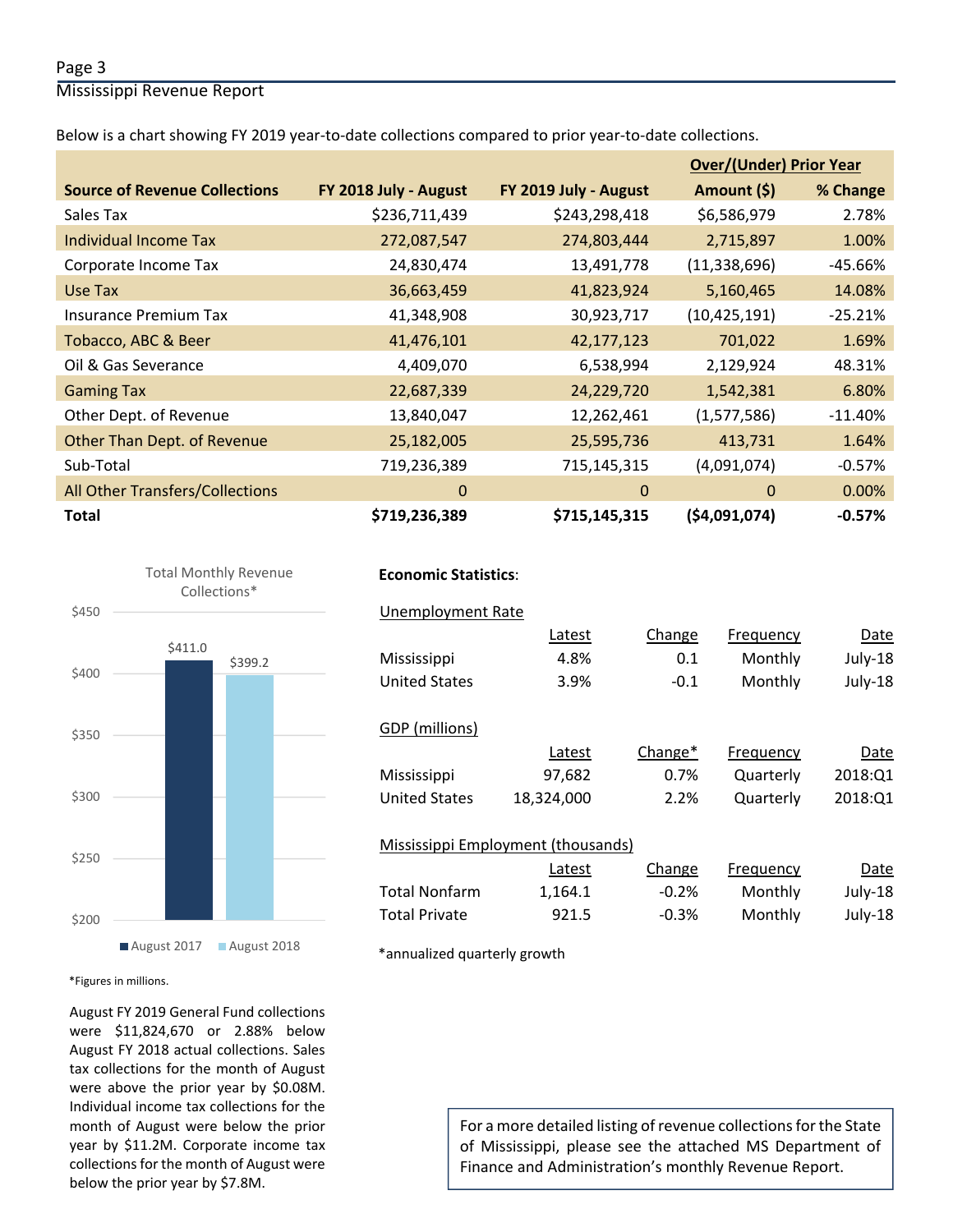## Mississippi Department of Finance and Administration Revenue Report

*As of August 31, 2018*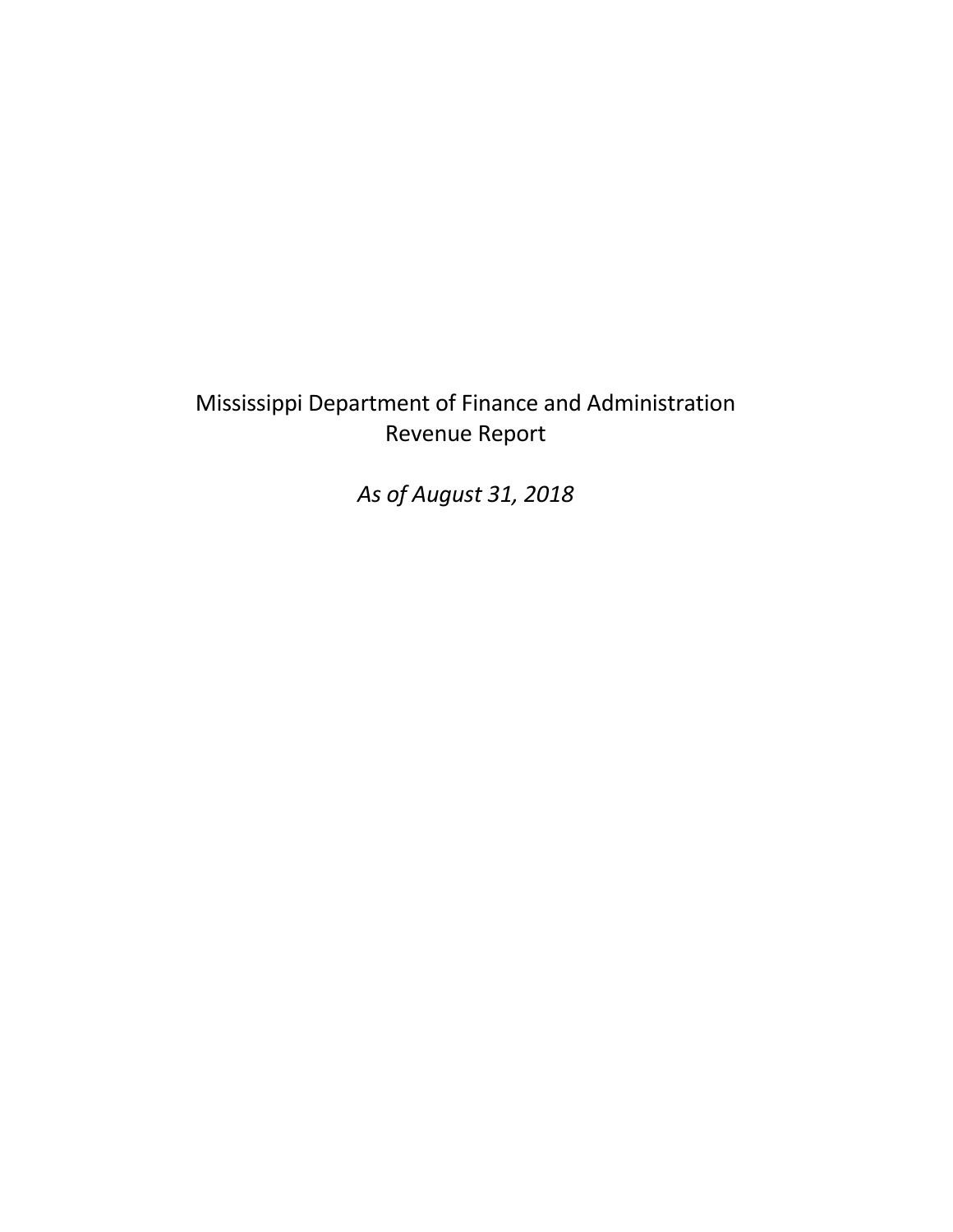#### **GENERAL FUND REVENUE FY 2019 - THROUGH 08-31-18**

Page 1

#### **FISCAL YEAR 2019**

|                                          | <b>STATE OF MISSISSIPPI</b> |                    |  |                    |                    |  |                  |                    |                      |                         |                |
|------------------------------------------|-----------------------------|--------------------|--|--------------------|--------------------|--|------------------|--------------------|----------------------|-------------------------|----------------|
|                                          | <b>ACTUAL</b>               |                    |  |                    |                    |  | <b>ACTUAL</b>    |                    | <b>OVER OR UNDER</b> |                         |                |
|                                          |                             | <b>ACTUAL</b>      |  | <b>COLLECTIONS</b> | <b>ESTIMATE</b>    |  | <b>ESTIMATE</b>  | <b>COLLECTIONS</b> |                      | <b>ESTIMATE TO DATE</b> |                |
|                                          |                             | <b>COLLECTIONS</b> |  | $07-01-17$         | <b>FISCAL YEAR</b> |  | $07-01-18$       | $07 - 01 - 18$     |                      |                         |                |
| <b>SOURCE</b>                            |                             | FY 2018            |  | $08-31-17$         | 2019               |  | $08-31-18$       | $08-31-18$         |                      | <b>AMOUNT</b>           | <b>PERCENT</b> |
| DEPT. OF REVENUE COLLECTIONS:            |                             |                    |  |                    |                    |  |                  |                    |                      |                         |                |
| <b>SALES TAX (NET)</b>                   | \$                          | 2,082,929,711 \$   |  | 236,711,439 \$     | 2,111,000,000 \$   |  | 242,060,000 \$   | 243,298,418 \$     |                      | 1,238,418               | 0.51%          |
| INDIVIDUAL INCOME TAX                    |                             | 1,826,570,133      |  | 272,087,547        | 1,853,400,000      |  | 261,600,000      | 274,803,444        |                      | 13,203,444              | 5.05%          |
| <b>CORPORATE INCOME TAX</b>              |                             | 572,298,842        |  | 24,830,474         | 531,000,000        |  | 23,350,000       | 13,491,778         |                      | (9,858,222)             | $-42.22%$      |
| USE TAX                                  |                             | 257,512,275        |  | 36,663,459         | 264,000,000        |  | 34,850,000       | 41,823,924         |                      | 6,973,924               | 20.01%         |
| <b>INSURANCE PREMIUM TAX</b>             |                             | 312,887,457        |  | 41,348,908         | 286,500,000        |  | 27,190,000       | 30,923,717         |                      | 3,733,717               | 13.73%         |
| <b>TOBACCO TAX</b>                       |                             | 139,835,165        |  | 24,445,813         | 145,500,000        |  | 24,820,000       | 24,510,963         |                      | (309, 037)              | $-1.25%$       |
| <b>ABC DIVISION</b>                      |                             | 78,447,580         |  | 11,936,211         | 77,000,000         |  | 11,881,000       | 12,184,606         |                      | 303,606                 | 2.56%          |
| <b>BEER AND WINE TAX</b>                 |                             | 27,919,547         |  | 5,094,077          | 30,000,000         |  | 5,471,000        | 5,481,554          |                      | 10,554                  | 0.19%          |
| <b>OIL SEVERANCE TAX</b>                 |                             | 28,604,854         |  | 3,793,713          | 27,400,000         |  | 4,566,000        | 5,919,492          |                      | 1,353,492               | 29.64%         |
| NATURAL GAS SEVERANCE TAX                |                             | 3,201,060          |  | 615,357            | 3,500,000          |  | 584,000          | 619,502            |                      | 35,502                  | 6.08%          |
| <b>ESTATE TAX</b>                        |                             | $\mathbf{0}$       |  | $\mathbf{0}$       | $\theta$           |  | $\overline{0}$   | $\Omega$           |                      | $\overline{0}$          | 0.00%          |
| <b>AUTO TAG FEES</b>                     |                             | 7,796,747          |  | 4,261,543          | 14,200,000         |  | 1,853,000        | 2,189,862          |                      | 336,862                 | 18.18%         |
| <b>INSTALLMENT LOAN TAX</b>              |                             | 10,526,189         |  | 2,735,196          | 11,000,000         |  | 2,648,000        | 2,900,120          |                      | 252,120                 | 9.52%          |
| PAYMENT IN LIEU OF TAX                   |                             | 1,200,000          |  | $\boldsymbol{0}$   | 1,200,000          |  | $\overline{0}$   | $\theta$           |                      | $\overline{0}$          | 0.00%          |
| <b>MISCELLANEOUS</b>                     |                             | 10,673,967         |  | 6,843,307          | 11,400,000         |  | 7,176,000        | 7,172,479          |                      | (3,521)                 | $-0.05%$       |
| <b>GAMING FEES &amp; TAXES</b>           |                             | 129,880,182        |  | 22,687,339         | 131,500,000        |  | 23,000,000       | 24,229,720         |                      | 1,229,720               | 5.35%          |
| TOTAL DEPT. OF REVENUE:                  |                             | 5,490,283,708      |  | 694,054,384        | 5,498,600,000      |  | 671,049,000      | 689,549,579        |                      | 18,500,579              | 2.76%          |
|                                          |                             |                    |  |                    |                    |  |                  |                    |                      |                         |                |
| OTHER THAN DEPT. OF REVENUE COLLECTIONS: |                             |                    |  |                    |                    |  |                  |                    |                      |                         |                |
| <b>INTEREST ON INVESTMENTS</b>           |                             | 13,335,038         |  | 1,861,836          | 11,400,000         |  | 1,900,000        | 3,068,268          |                      | 1,168,268               | 61.49%         |
| <b>HIGHWAY SAFETY PATROL</b>             |                             | 19,021,673         |  | 3,098,329          | 21,500,000         |  | 3,583,332        | 3,050,261          |                      | (533,071)               | $-14.88%$      |
| <b>INSURANCE TAX</b>                     |                             | 26,858,238         |  | 6,280,074          | 26,000,000         |  | 4,333,332        | 5,722,388          |                      | 1,389,056               | 32.06%         |
| LICENSES, FEES, PERMITS                  |                             | 56,854,537         |  | 5,917,633          | 42,000,000         |  | 7,000,000        | 5,523,708          |                      | (1,476,292)             | $-21.09%$      |
| CRIME TAX/ASSESSMENT                     |                             | 43,610,313         |  | 6,179,984          | 43,500,000         |  | 7,250,000        | 6,671,067          |                      | (578, 933)              | $-7.99%$       |
| <b>MISCELLANEOUS</b>                     |                             | 3,245,926          |  | 405,517            | 4,800,000          |  | 800,000          | 181,648            |                      | (618, 352)              | $-77.29%$      |
| <b>GAMING FEES &amp; TAXES</b>           |                             | 6,422,922          |  | 1,438,632          | 8,300,000          |  | 1,383,332        | 1,378,396          |                      | (4,936)                 | $-0.36%$       |
| TOTAL OTHER THAN DOR:                    |                             | 169,348,647        |  | 25,182,005         | 157,500,000        |  | 26,249,996       | 25,595,736         |                      | (654,260)               | $-2.49%$       |
| <b>TOTAL GF - (Sine Die) COLLECTIONS</b> |                             | 5,659,632,355      |  | 719,236,389        | 5,656,100,000      |  | 697,298,996      | 715, 145, 315      |                      | 17,846,319              | 2.56%          |
| SETTLEMENTS/OTHER                        |                             | 32,190,378         |  | $\theta$           | $\Omega$           |  | $\boldsymbol{0}$ | $\Omega$           |                      | $\Omega$                | 0.00%          |
| <b>WCSR TRANSFER IN</b>                  |                             | $\Omega$           |  | $\Omega$           | $\Omega$           |  | $\Omega$         | $\Omega$           |                      | $\Omega$                | 0.00%          |
| OTHER NON BUDGET TRANSFER IN             |                             | $\Omega$           |  | $\Omega$           |                    |  | $\Omega$         | $\Omega$           |                      | $\Omega$                | 0.00%          |
| TRANSFER IN (BUD RED)                    |                             | $\Omega$           |  | $\overline{0}$     |                    |  | $\Omega$         | $\Omega$           |                      | $\mathbf{0}$            | 0.00%          |
| OTHER BUDGETED GF COLLECTIONS            |                             | $\Omega$           |  | $\Omega$           | O                  |  | $\Omega$         | $\Omega$           |                      | $\Omega$                | 0.00%          |
| TOTAL GENERAL FUND:                      | \$                          | 5,691,822,733 \$   |  | 719,236,389 \$     | 5,656,100,000 \$   |  | 697,298,996 \$   | 715,145,315 \$     |                      | 17,846,319              | 2.56%          |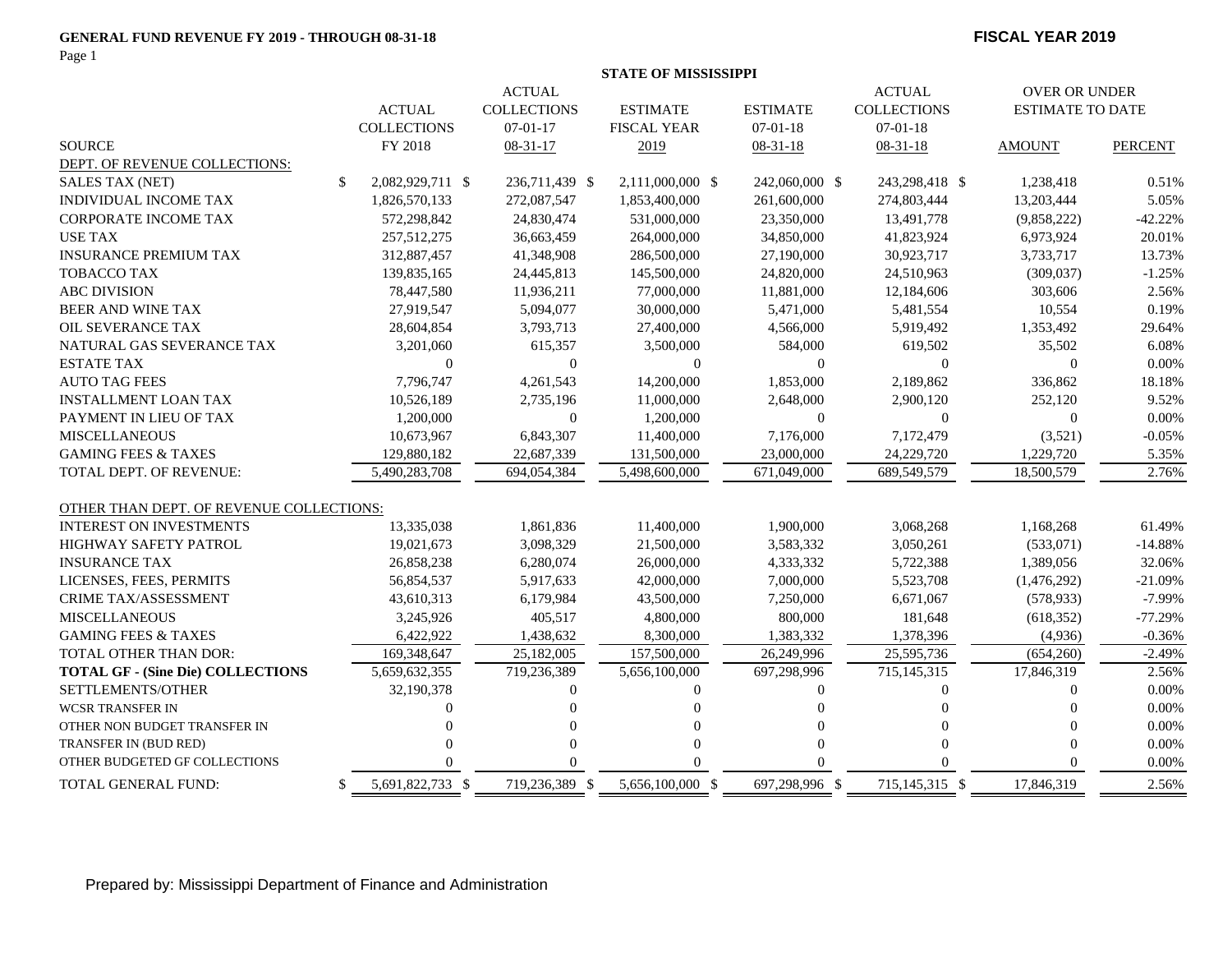#### **GENERAL FUND REVENUE FY 2019 - THROUGH 08-31-18 COMPARISON TO PRIOR YEAR COLLECTIONS**

Page 2

|                                          |                      |                  | $07-01-17$       | $07-01-18$       |                          | <b>INCREASE OR DECREASE</b> |
|------------------------------------------|----------------------|------------------|------------------|------------------|--------------------------|-----------------------------|
|                                          | August               | August           | <b>TO</b>        | <b>TO</b>        | OVER OR UNDER PRIOR YEAR |                             |
| <b>SOURCE</b>                            | 2017                 | 2018             | 08-31-17         | $08 - 31 - 18$   | <b>AMOUNT</b>            | <b>PERCENT</b>              |
| DEPT. OF REVENUE COLLECTIONS:            |                      |                  |                  |                  |                          |                             |
| <b>SALES TAX (NET)</b>                   | \$<br>171,753,870 \$ | 171,829,687 \$   | 236,711,439 \$   | 243,298,418 \$   | 6,586,979                | 2.78%                       |
| INDIVIDUAL INCOME TAX                    | 157, 721, 753        | 146,552,401      | 272,087,547      | 274,803,444      | 2,715,897                | 1.00%                       |
| <b>CORPORATE INCOME TAX</b>              | 10,510,802           | 2,704,457        | 24,830,474       | 13,491,778       | (11, 338, 696)           | $-45.66%$                   |
| <b>USE TAX</b>                           | 19,879,121           | 23,659,697       | 36,663,459       | 41,823,924       | 5,160,465                | 14.08%                      |
| <b>INSURANCE PREMIUM TAX</b>             | 659,214              | 585,668          | 41,348,908       | 30,923,717       | (10, 425, 191)           | $-25.21%$                   |
| <b>TOBACCO TAX</b>                       | 13,203,295           | 11,986,444       | 24,445,813       | 24,510,963       | 65,149                   | 0.27%                       |
| <b>ABC DIVISION</b>                      | 5,193,277            | 5,898,486        | 11,936,211       | 12,184,606       | 248,394                  | 2.08%                       |
| <b>BEER AND WINE TAX</b>                 | 2,355,846            | 2,764,782        | 5,094,077        | 5,481,554        | 387,477                  | 7.61%                       |
| <b>OIL SEVERANCE TAX</b>                 | 2,066,376            | 3,044,650        | 3,793,713        | 5,919,492        | 2,125,779                | 56.03%                      |
| NATURAL GAS SEVERANCE TAX                | 322,797              | 337,778          | 615,357          | 619,502          | 4,145                    | 0.67%                       |
| <b>ESTATE TAX</b>                        | $\boldsymbol{0}$     | $\boldsymbol{0}$ | $\boldsymbol{0}$ | $\mathbf{0}$     | $\overline{0}$           | 0.00%                       |
| <b>AUTO TAG FEES</b>                     | 2,151,580            | 1,104,595        | 4,261,543        | 2,189,862        | (2,071,681)              | $-48.61%$                   |
| <b>INSTALLMENT LOAN TAX</b>              | 24,313               | 2,838            | 2,735,196        | 2,900,120        | 164,924                  | 6.03%                       |
| PAYMENT IN LIEU OF TAX                   | $\Omega$             | $\mathbf{0}$     | $\boldsymbol{0}$ | $\theta$         | $\overline{0}$           | 0.00%                       |
| <b>MISCELLANEOUS</b>                     | 579,483              | 3,163,717        | 6,843,307        | 7,172,479        | 329,172                  | 4.81%                       |
| <b>GAMING FEES &amp; TAXES</b>           | 11,045,780           | 12,029,695       | 22,687,339       | 24,229,720       | 1,542,381                | 6.80%                       |
| TOTAL DEPT. OF REVENUE:                  | 397.467.507          | 385,664,895      | 694.054.384      | 689.549.579      | (4,504,805)              | $-0.65%$                    |
| OTHER THAN DEPT. OF REVENUE COLLECTIONS: |                      |                  |                  |                  |                          |                             |
| <b>INTEREST ON INVESTMENTS</b>           | 1,861,622            | 3,068,121        | 1,861,836        | 3,068,268        | 1,206,432                | 64.80%                      |
| <b>HIGHWAY SAFETY PATROL</b>             | 1,807,518            | 1,637,066        | 3,098,329        | 3,050,261        | (48,068)                 | $-1.55%$                    |
| <b>INSURANCE TAX</b>                     | 2,731,316            | 2,347,263        | 6,280,074        | 5,722,388        | (557,686)                | $-8.88%$                    |
| LICENSES, FEES, PERMITS                  | 3,430,310            | 2,896,278        | 5,917,633        | 5,523,708        | (393, 925)               | $-6.66\%$                   |
| <b>CRIME TAX/ASSESSMENT</b>              | 3,409,635            | 3,402,259        | 6,179,984        | 6,671,067        | 491,082                  | 7.95%                       |
| <b>MISCELLANEOUS</b>                     | 122,443              | 64,170           | 405,517          | 181,648          | (223, 869)               | $-55.21%$                   |
| <b>GAMING FEES &amp; TAXES</b>           | 146,507              | 72,136           | 1,438,632        | 1,378,396        | (60, 236)                | $-4.19%$                    |
| <b>TOTAL OTHER THAN:</b>                 | 13,509,351           | 13,487,293       | 25,182,005       | 25,595,736       | 413,731                  | 1.64%                       |
| <b>TOTAL GF - (Sine Die) COLLECTIONS</b> | 410,976,858          | 399,152,188      | 719,236,389      | 715, 145, 315    | (4,091,074)              | $-0.57%$                    |
| SETTLEMENTS/OTHER                        | 0                    | $\Omega$         | 0                | $\Omega$         | $\Omega$                 | 0.00%                       |
| <b>WCSR TRANSFER IN</b>                  | 0                    | $\Omega$         |                  | 0                | $\Omega$                 | 0.00%                       |
| OTHER NON BUDGET TRANSFER IN             | 0                    | 0                |                  | 0                | $\Omega$                 | 0.00%                       |
| TRANSFER IN (BUD RED)                    | 0                    | $\Omega$         | O                | $\Omega$         | $\Omega$                 | 0.00%                       |
| OTHER BUDGETED GF COLLECTIONS            | 0                    | $\Omega$         | O                | $\Omega$         | $\Omega$                 | 0.00%                       |
| TOTAL GENERAL FUND:                      | \$<br>410,976,858 \$ | 399,152,188 \$   | 719,236,389 \$   | 715, 145, 315 \$ | (4,091,074)              | $-0.57%$                    |